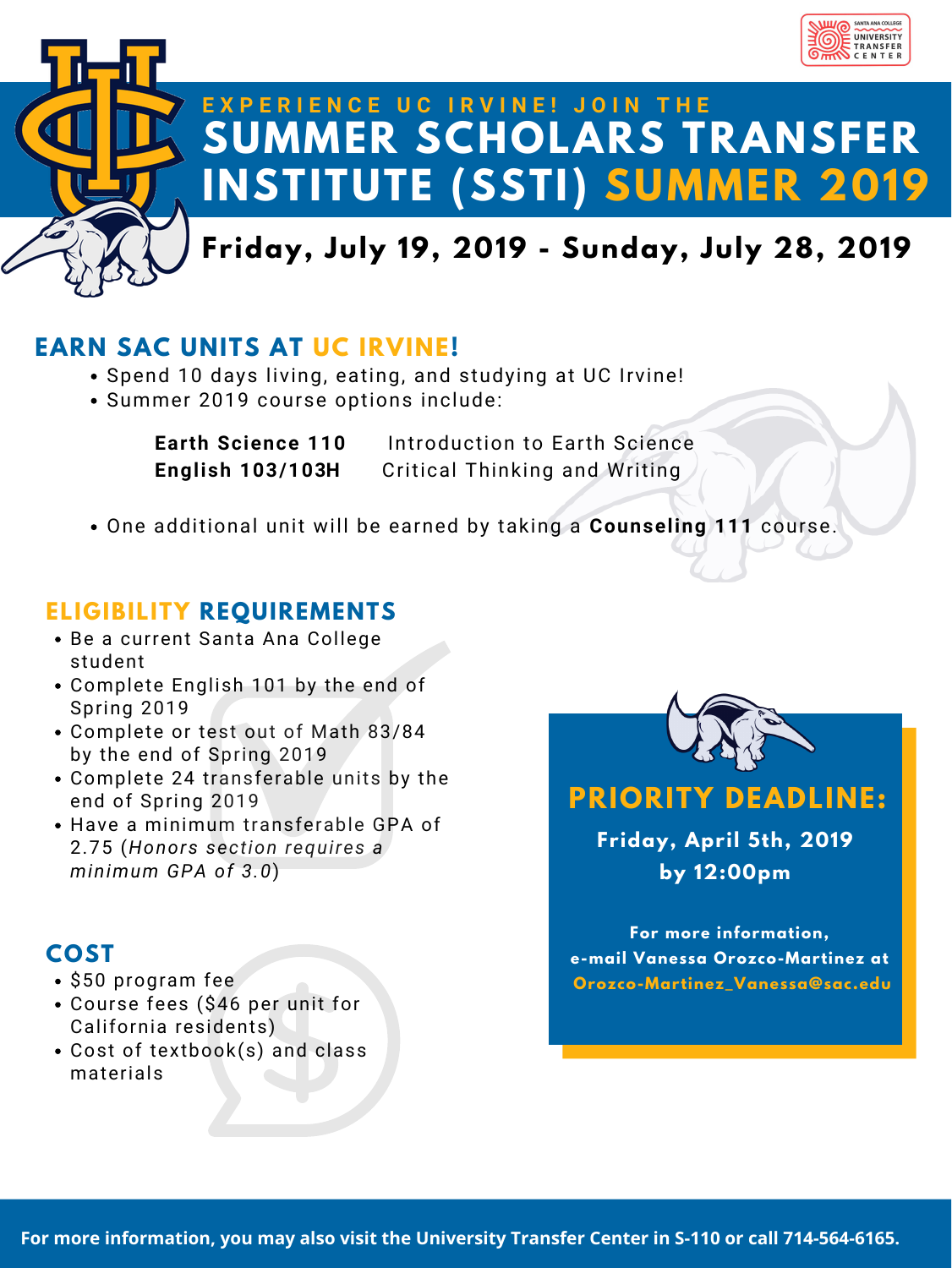### **SSTI 2019 Frequently Asked Questions**

#### **What is the total cost of the program?**

\$50 for the program fee plus course fees and the cost of textbooks/class materials. A limited number of active EOPS students **may** be eligible for reimbursement of the \$50 program fee **after** completing the program. If you are not selected for the program, you must pick up your refund from the Cashier's Office no later than Friday, May 17th, 2019.

#### **How do I join the program?**

Make sure you meet the eligibility requirements, pay the \$50 program fee at the Cashier's Office, and turn in completed application to the University Transfer Center by the priority deadline **(Friday, April 5th, 2019).**  Eligible students are admitted on a first-come-first-serve basis. Afterwards, attend the **mandatory** orientation (**Friday, May 31st, 2019)** and first course lecture at Santa Ana College. Additional meetings may be required before the start of the program.

#### **What will my schedule be like at UC Irvine?**

During those 10 days, students will attend class, study, eat, and sleep at UC Irvine. The course work will be intense and challenging. Still, there will be some time allowed for dancing, basketball, volleyball, and other fun activities.

#### **Are students allowed to leave the UC Irvine campus during the 10 days?**

No. Students must stay on campus at all times. If you have any questions or concerns, please talk to the program coordinators.

#### **Are visitors allowed?**

.

Generally, no. Exceptions may be made by request to the program director.

#### **May I work or take other summer classes during SSTI?**

No. The program requires you to stay at UC Irvine for the entire 10 days. During this time, you will be engaged in intensive study which will require your full attention and time. Please make arrangements in advance with regards to work, school and other personal commitments.

#### **Are the courses transferable?**

Yes. All the courses are transferable to UCs and CSUs except for the Counseling class, which is only transferable to Cal State Universities. Please see a counselor to receive guidance on which class to take.

#### **What is Counseling 111?**

All students are required to take a Counseling course. Santa Ana College will offer Counseling 111 which is Learning Skills Development. Counseling 111 activities and assignments complement the SSTI program and curriculum.

#### **What do I need to do before going to UC Irvine?**

You need to attend the **mandatory orientation meeting and the first day of class** (**Scheduled for Friday, May 31st, 2019**)**.** At that time, your instructor will tell you the reading and assignments you need to complete BEFORE going to UC Irvine on Friday, July 19, 2019.

#### **Is transportation provided to get to UC Irvine for the program?**

Yes. Transportation will be provided. Students will meet at SAC and travel by bus to UC Irvine.